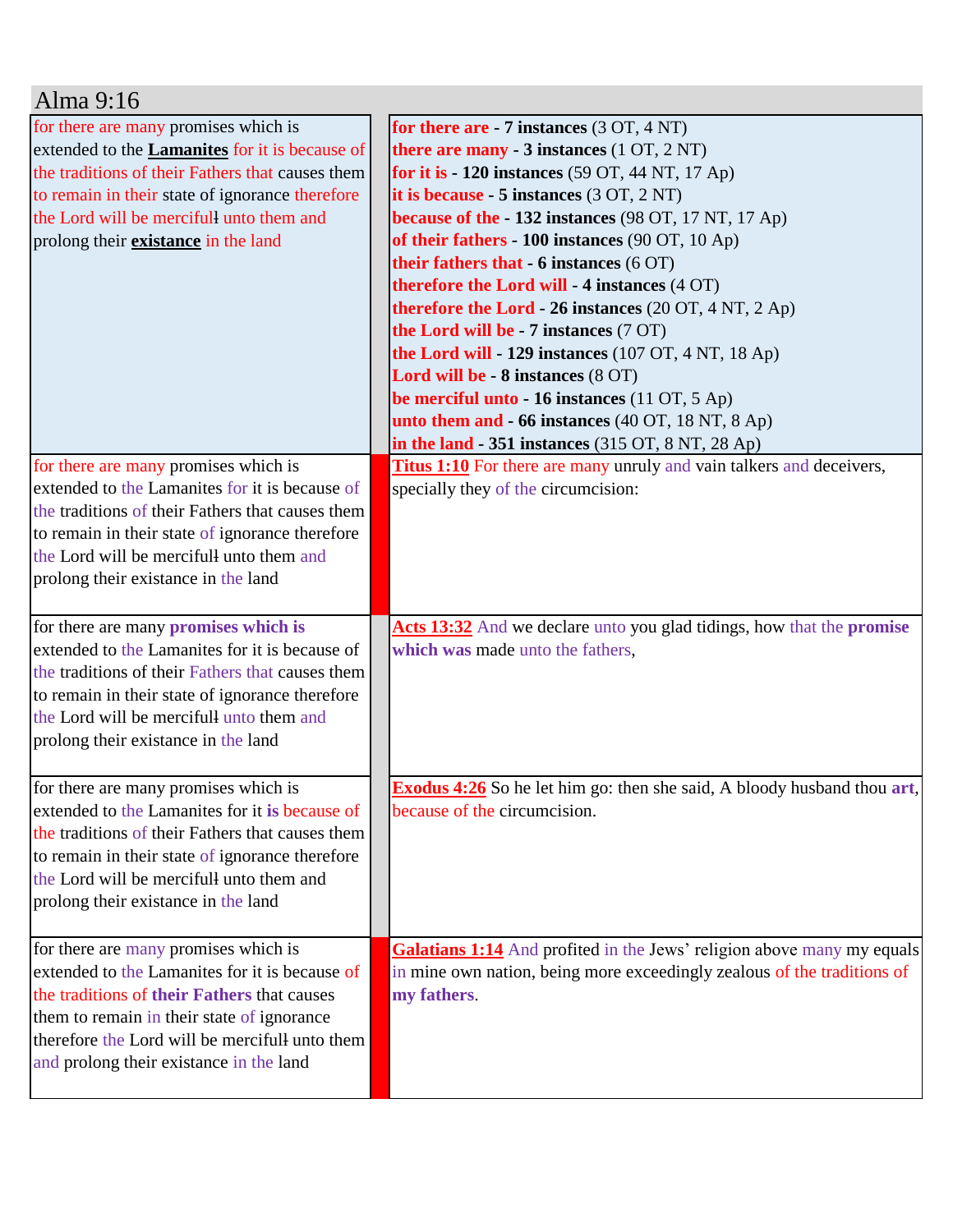| for there are many promises which is             | 2 Kings 17:14 Notwithstanding they would not hear, but hardened their            |
|--------------------------------------------------|----------------------------------------------------------------------------------|
| extended to the Lamanites for it is because of   | necks, like to the neck of their fathers, that did not believe in the LORD       |
| the traditions of their Fathers that causes them | their God.                                                                       |
| to remain in their state of ignorance therefore  |                                                                                  |
| the Lord will be mercifull unto them and         |                                                                                  |
| prolong their existance in the land              |                                                                                  |
|                                                  |                                                                                  |
| for there are many promises which is             | <b>Isaiah 14:21</b> Prepare slaughter for his children for the iniquity of their |
| extended to the Lamanites for it is because of   | fathers; that they do not rise, nor possess the land, nor fill the face of the   |
| the traditions of their Fathers that causes them | world with cities.                                                               |
| to remain in their state of ignorance therefore  |                                                                                  |
| the Lord will be mercifull unto them and         |                                                                                  |
| prolong their existance in the land              |                                                                                  |
| for there are many promises which is             | <b>Ezekiel 39:28</b> Then shall they know that I am the LORD their God,          |
| extended to the Lamanites for it is because of   | which caused them to be led into captivity among the heathen: but I              |
| the traditions of their Fathers that causes      | have gathered them unto their own land, and have left none of them any           |
| them to remain in their state of ignorance       | more there.                                                                      |
| therefore the Lord will be mercifull unto them   |                                                                                  |
| and prolong their existance in the land          |                                                                                  |
|                                                  |                                                                                  |
| for there are many promises which is             | <b>Ecclesiasticus 35:15</b> Do not the tears run down the widow's cheeks? and    |
| extended to the Lamanites for it is because of   | is not her cry against him that causeth them to fall?                            |
| the traditions of their Fathers that causes      |                                                                                  |
| them to remain in their state of ignorance       |                                                                                  |
| therefore the Lord will be mercifull unto them   |                                                                                  |
| and prolong their existance in the land          |                                                                                  |
|                                                  |                                                                                  |
| for there are many promises which is             | 1 Maccabees 5:42 Now when Judas came near the brook, he caused the               |
| extended to the Lamanites for it is because of   | scribes of the people to remain by the brook: unto whom he gave                  |
| the traditions of their Fathers that causes them | commandment, saying, Suffer no man to remain in the camp, but let all            |
| to remain in their state of ignorance therefore  | come to the battle.                                                              |
| the Lord will be mercifull unto them and         |                                                                                  |
| prolong their existance in the land              |                                                                                  |
| for there are many promises which is             | <b>Job 37:8</b> Then the beasts go into dens, and remain in their places.        |
| extended to the Lamanites for it is because of   |                                                                                  |
| the traditions of their Fathers that causes them |                                                                                  |
| to remain in their state of ignorance therefore  |                                                                                  |
| the Lord will be mercifull unto them and         |                                                                                  |
| prolong their existance in the land              |                                                                                  |
|                                                  |                                                                                  |